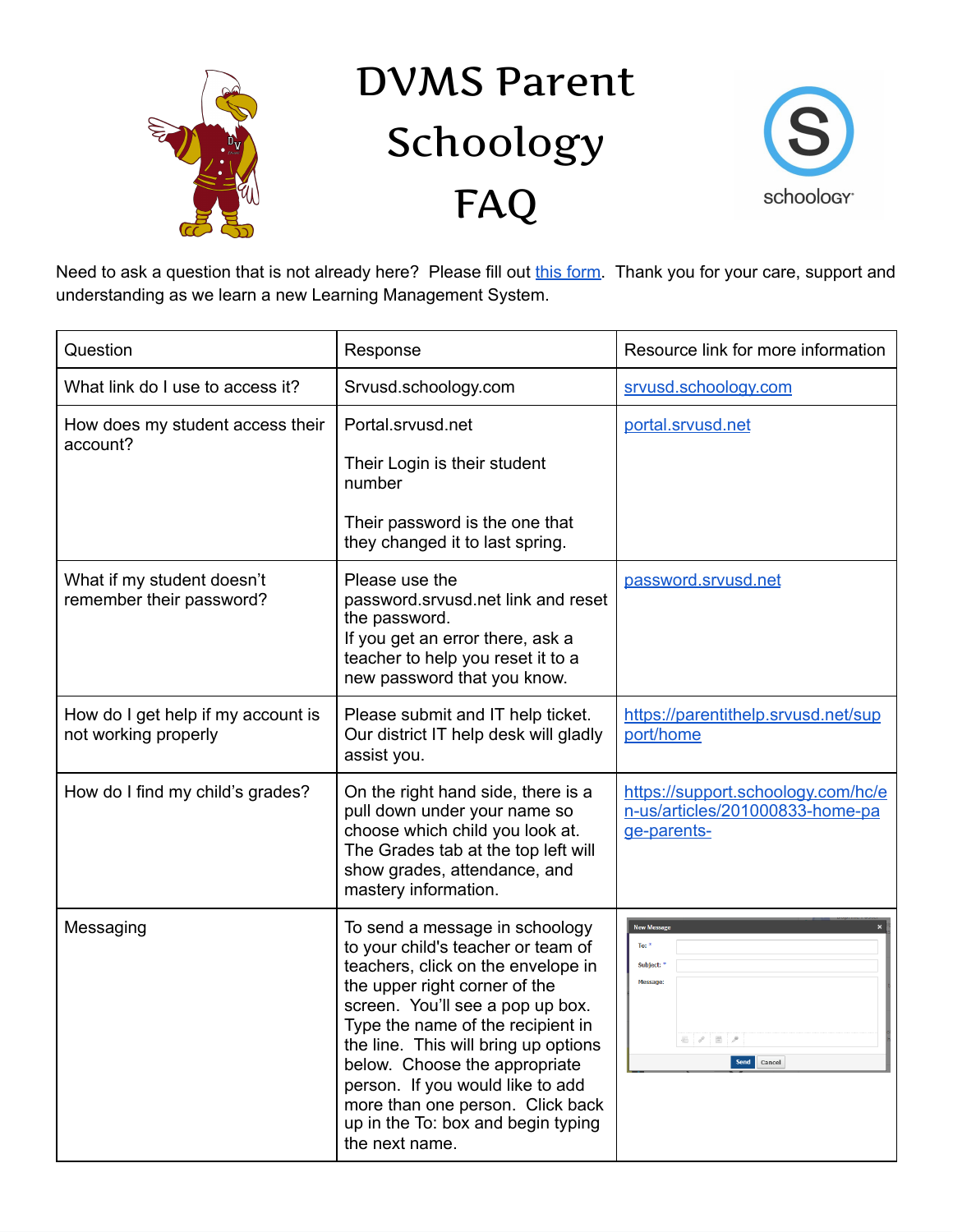| Can student work be seen by a<br>parent before submitting?                                                                                                                                                             | Yes, please ask your student to<br>share their work with you from<br>google drive.                                                                                                                                                                                                                                                                                              |                                                                                                            |
|------------------------------------------------------------------------------------------------------------------------------------------------------------------------------------------------------------------------|---------------------------------------------------------------------------------------------------------------------------------------------------------------------------------------------------------------------------------------------------------------------------------------------------------------------------------------------------------------------------------|------------------------------------------------------------------------------------------------------------|
| Can student work be seen by a<br>parent after submitting?                                                                                                                                                              | Yes, please ask your student to<br>share their work with you from<br>google drive.                                                                                                                                                                                                                                                                                              |                                                                                                            |
| Assignment turn in                                                                                                                                                                                                     | Your child's teacher will be<br>teaching and supporting this in<br>class.                                                                                                                                                                                                                                                                                                       | https://support.schoology.com/hc/e<br>n-us/articles/360024499794-Cours<br>e-Materials-Assignment-Students- |
|                                                                                                                                                                                                                        | Schoology allows many types of<br>assignments to be submitted for<br>grading.                                                                                                                                                                                                                                                                                                   | https://support.schoology.com/hc/e<br>n-us/articles/201001323-How-do-s<br>tudents-submit-assignments-      |
|                                                                                                                                                                                                                        | Google Doc/Presentation<br>Audio//Video File<br>Image attachment<br>Google form<br>PDF Worksheet                                                                                                                                                                                                                                                                                |                                                                                                            |
| Calendar                                                                                                                                                                                                               | The calendar is located in the<br>upper right corner. Clicking on the<br>icon will pull up a full calendar that<br>has daily, weekly and monthly<br>view choices.                                                                                                                                                                                                               |                                                                                                            |
|                                                                                                                                                                                                                        | On the right side of the screen in<br>the main dashboard there is a<br>quick view calendar with<br>upcoming, and overdue<br>assignment information. If<br>something is showing as overdue<br>but the time for the assignment is<br>not due yet, check your time zone<br>setting in your settings. You can<br>find these in the upper right corner<br>and clicking on your name. |                                                                                                            |
| Mobile version                                                                                                                                                                                                         | Yes, Schoology knows that the<br>size of email and loss of features<br>in the mobile app is a problem.<br>They report that they are working<br>on it.                                                                                                                                                                                                                           | <b>Andriod</b><br><b>iPhone</b>                                                                            |
| Can messages be sent directly from<br>an assignment?                                                                                                                                                                   | Not at this time.                                                                                                                                                                                                                                                                                                                                                               |                                                                                                            |
| When there is work that is turned in<br>on paper, is there a way to turn it in?<br>Right now these assignments are all<br>"open" without a way to turn them in.<br>It is confusing on what is due and<br>already done. | Your student can go in and click<br>on the submit assignment button.                                                                                                                                                                                                                                                                                                            |                                                                                                            |